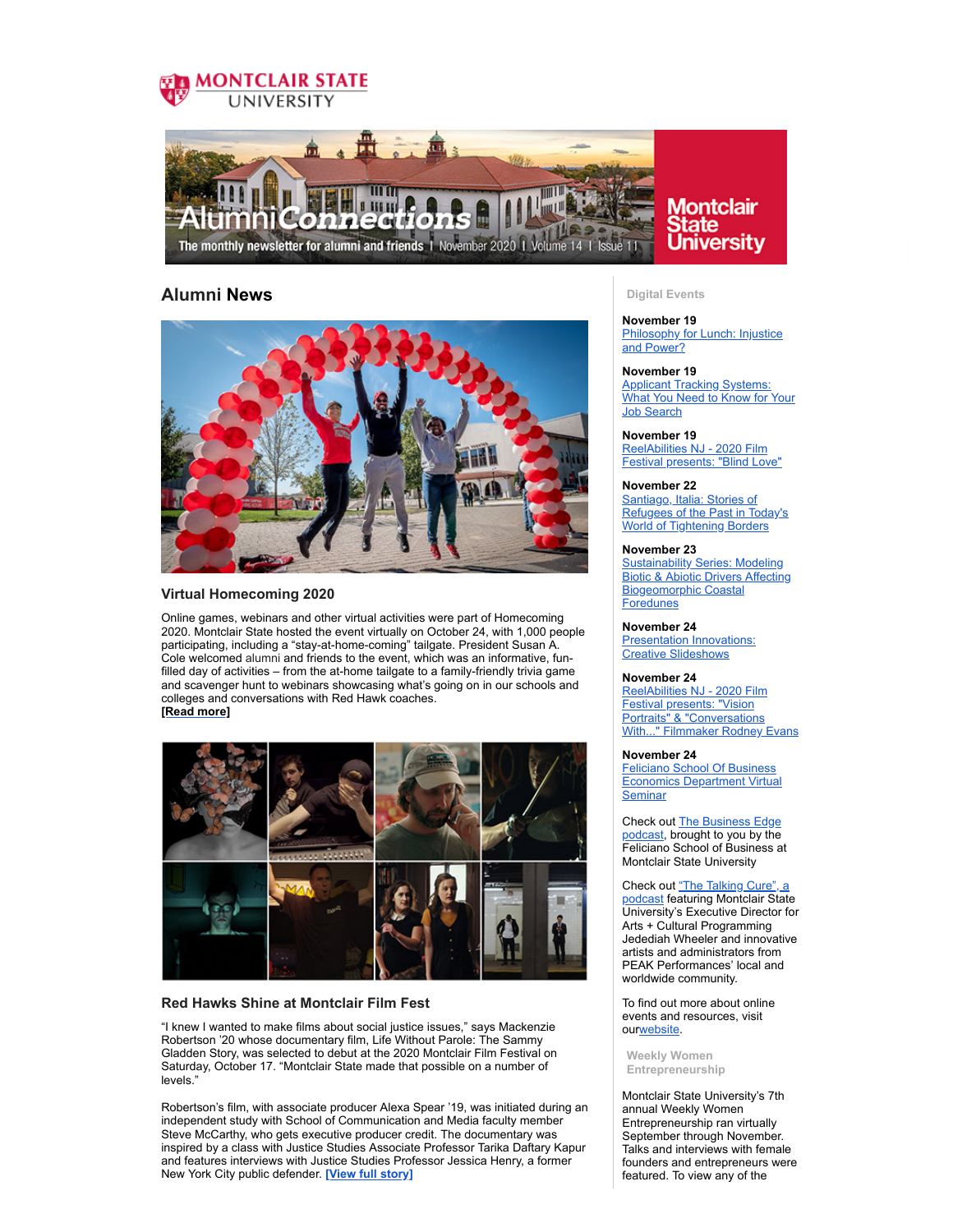## **University News**



**Remembering President-Elect Biden's 2018 Visit to Campus**

President-Elect Joe Biden is no stranger to Montclair State University, having visited the institution on September 5, 2018. Biden visited Montclair State along with New Jersey Governor Phil Murphy and his wife, First Lady Tammy Murphy, in support of Congresswoman Mikie Sherrill (NJ-11), who also earned reelection... **[View full [story\]](https://montclairconnect.org/page.redir?target=https%3a%2f%2fwww.montclair.edu%2fnewscenter%2f2020%2f11%2f08%2fpresident-elect-biden-2018-montclair-state-visit%2f%3futm_source%3dcarousel%26utm_campaign%3dhomepage_features%26utm_medium%3dmontclair.edu%26utm_content%3d1&srcid=37248&srctid=1&erid=39081471&trid=87b0192d-8369-480e-9d6c-9976274b5504)**



## **A Transformed College Hall Reopens**

College Hall – the University's 112-year-old iconic Mission Revival building that housed the entire school when it opened in 1908 – has begun to reopen after three years of renovations to create a modern and convenient one-stop shop for students.

"The old College Hall was worn and tired, now it's bright and flowing with a renewed energy," says Sharon Mahoney, director of construction management in the Office of Capital Planning and Project Management, about College Hall's new look. **[View full [story\]](https://montclairconnect.org/page.redir?target=https%3a%2f%2fwww.montclair.edu%2fnewscenter%2f2020%2f10%2f22%2fa-transformed-college-hall-reopens%2f&srcid=37248&srctid=1&erid=39081471&trid=87b0192d-8369-480e-9d6c-9976274b5504)**

# **Giving News**

#### recorded programs, visit theMontclair [Entrepreneurs](https://montclairconnect.org/page.redir?target=https%3a%2f%2fwww.meetup.com%2fMontclair-Entrepreneurs%2f&srcid=37248&srctid=1&erid=39081471&trid=87b0192d-8369-480e-9d6c-9976274b5504) [YouTube](https://montclairconnect.org/page.redir?target=https%3a%2f%2fwww.youtube.com%2fuser%2fFelicianoCenter&srcid=37248&srctid=1&erid=39081471&trid=87b0192d-8369-480e-9d6c-9976274b5504) channel.

**Career Corner**



*By Adam Mayer, MA, GCDF, CPRW, Director of Career Development The Center for Career [Services](https://montclairconnect.org/page.redir?target=https%3a%2f%2fwww.montclair.edu%2fcareer-services%2f&srcid=37248&srctid=1&erid=39081471&trid=87b0192d-8369-480e-9d6c-9976274b5504)*

Screen fatigue—what is it and what can we do about it? Screen fatigue is comprised of physical symptoms associated with too much screen time, including back pain, double-vision and irritability. Remedies include incorporation of the [Pomodoro](https://montclairconnect.org/page.redir?target=https%3a%2f%2ffrancescocirillo.com%2fpages%2fpomodoro-technique&srcid=37248&srctid=1&erid=39081471&trid=87b0192d-8369-480e-9d6c-9976274b5504) Techniquespend 25 mins on a task, then reward with a break. The trick is timing chunks into 25 mins instills a sense of urgency—there aren't endless hours to complete something. For more details on this screen fatigue buster and other techniques, check-out the Career Services' podcast *Manual or [Automatic:](https://montclairconnect.org/page.redir?target=https%3a%2f%2fsoundcloud.com%2fwmsc%2fepisode-27-screen-fatigue%3fin%3dwmsc%2fsets%2fmanual-or-automatic-what-gears&srcid=37248&srctid=1&erid=39081471&trid=87b0192d-8369-480e-9d6c-9976274b5504) What Gears are Driving Your Career.*

Create your profile to start making connections today!

Sign on today to:

-Expand your network andconnect with fellow graduates

-Access Hire a Red Hawk with the click of a button!

-Check out the calendar of events for upcoming digital opportunities

Get started by **[creating](https://montclairconnect.org/page.redir?target=http%3a%2f%2fconnect.montclair.edu&srcid=37248&srctid=1&erid=39081471&trid=87b0192d-8369-480e-9d6c-9976274b5504) your** account today!

**Did you lose your health benefits? Augeo Benefits can help!**

If you just left your job for any reason and lost your job-based health coverage, you qualify for a Special Enrollment Period. This means you can enroll in a Marketplace insurance plan any time of year. You usually have 60 days from the day you lose your coverage to enroll. Speak with a licensed benefit counselor today by calling 888.807.3881 or get things [started](https://montclairconnect.org/page.redir?target=http%3a%2f%2fmsuaa.augeobenefits.com&srcid=37248&srctid=1&erid=39081471&trid=87b0192d-8369-480e-9d6c-9976274b5504) with a free online quote.

**Carpe Art**

**Sign onto MONTCLAIR***connect!*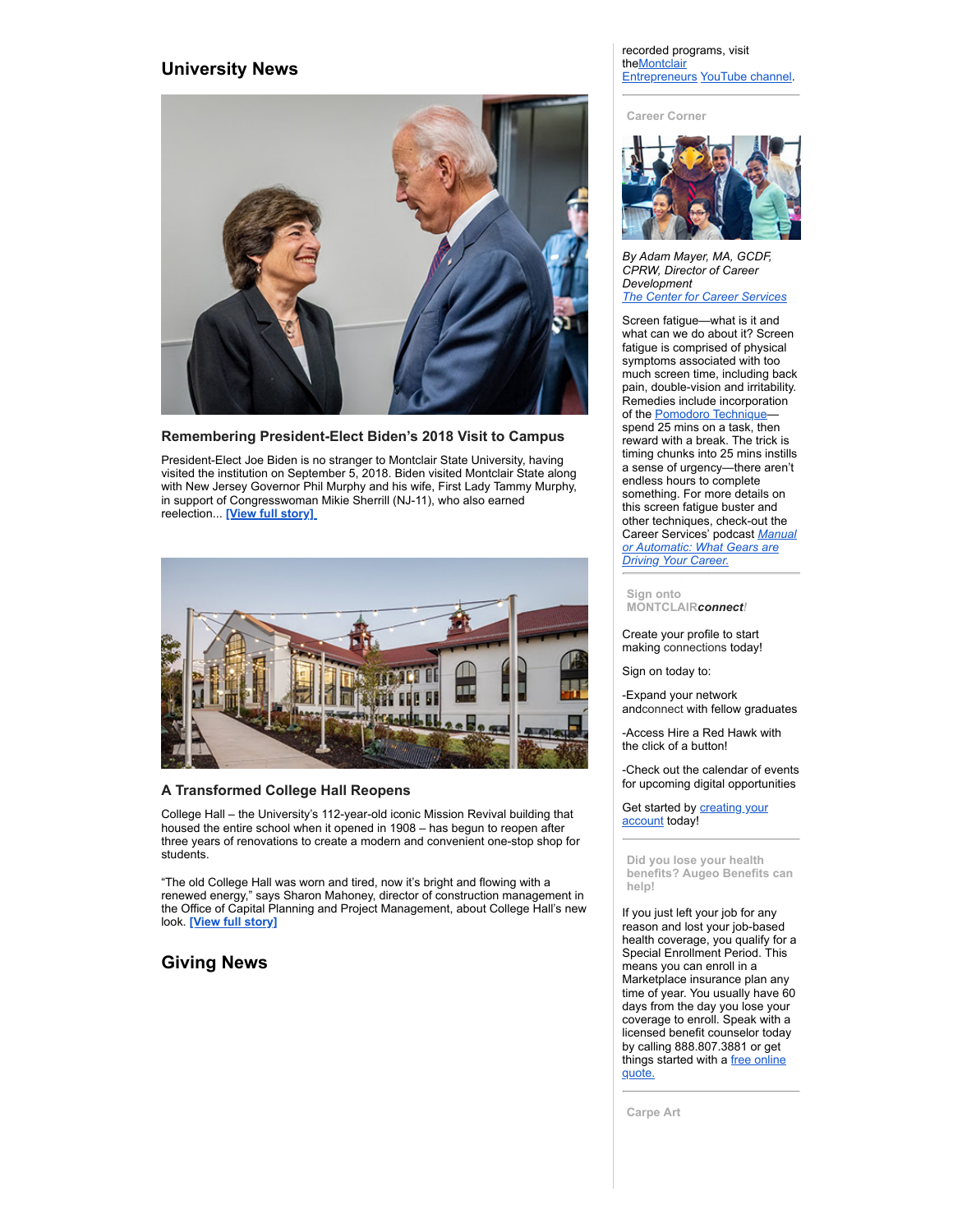

## **Giving Tuesday - December 1!**

For Montclair State, Giving Tuesday represents the chance to come together as a community of loyal supporters and give back to make an impact by supporting the greatest needs at Montclair State.

When you give to Montclair State University, you make great things happen. You provide opportunities and create possibilities. Gifts to The Fund for Montclair State have a direct and meaningful impact on the lives of our students by providing much-needed support for scholarships; improvement to classrooms; laboratories and campus facilities; new program development; and technologies that give our students an edge in an increasingly competitive world. Make your gift today through December 1. **[\[Learn](https://montclairconnect.org/page.redir?target=https%3a%2f%2fcrowdfund.montclair.edu%2fproject%2f21504&srcid=37248&srctid=1&erid=39081471&trid=87b0192d-8369-480e-9d6c-9976274b5504) more]**

# **Athletics News**



## **Red Hawks Alumnus John Deutsch Inducted into College Baseball Hall of Fame**

Over the summer, one of Montclair State University's baseball greats was recognized, as John Deutsch was inducted into the College Baseball Hall of Fame. He is the first Montclair State athlete to be inducted in school history. Deutsch played at Montclair State from 1986-1989, and his honors included a Division III National Championship in 1987. His accolades are endless, including being a three-time All-American and being named to the All-New Jersey Athletic Conference First Team two times. **[View full [story\]](https://montclairconnect.org/page.redir?target=https%3a%2f%2fthemontclarion.org%2fsports%2fred-hawks-alumnus-john-deutsch-inducted-into-college-baseball-hall-of-fame%2f&srcid=37248&srctid=1&erid=39081471&trid=87b0192d-8369-480e-9d6c-9976274b5504)**



**Brought to You Through the Red Hawk Sports Network**



Are you looking to purchase art as a gift or for your own home? Now you can do so AND support Montclair State University student artists and alumni as part of the Carpe Art. **[\[Learn](https://montclairconnect.org/page.redir?target=https%3a%2f%2fwww.carpeart.com%2f&srcid=37248&srctid=1&erid=39081471&trid=87b0192d-8369-480e-9d6c-9976274b5504) More]**

**GEICO Alumni Discount**



As a graduate of Montclair State University, you may be eligible for a special discount on auto insurance from GEICO. Find out how much you could save. Fifteen minutes could save you 15 percent or more on car insurance.® **[\[Learn](https://montclairconnect.org/page.redir?target=https%3a%2f%2fwww.geico.com%2flandingpage%2fmember-discount%2f%3flogo%3d17794%26utm_source%3dmontclair-state-university%26utm_medium%3dbanner%26utm_campaign%3dsponsored-alumni&srcid=37248&srctid=1&erid=39081471&trid=87b0192d-8369-480e-9d6c-9976274b5504) more]**

**Exclusive Alumni Benefits through PerksConnect!**



Sign on to PerksConnect to find local and national deals and discounts! Search for event tickets, cash back rewards, and much more! You will be asked to sign on to access your [alumnibenefits.](https://montclairconnect.org/page.redir?target=https%3a%2f%2fwww.montclair.edu%2falumni%2fbenefits-and-services%2fdiscounts-2&srcid=37248&srctid=1&erid=39081471&trid=87b0192d-8369-480e-9d6c-9976274b5504) **[Learn more]**

**Working Advantage**



As alumni, you have exclusive access to the Working Advantage discount network which allows you to save up to 60% on ticketed events and online shopping. Access these discounts and get started today! **[\[Learn](https://montclairconnect.org/page.redir?target=https%3a%2f%2fwww.montclair.edu%2falumni%2fbenefits-and-services%2fdiscounts-2&srcid=37248&srctid=1&erid=39081471&trid=87b0192d-8369-480e-9d6c-9976274b5504) more]**

**Wilson's Family Saved \$2,998 in Vet Bills!**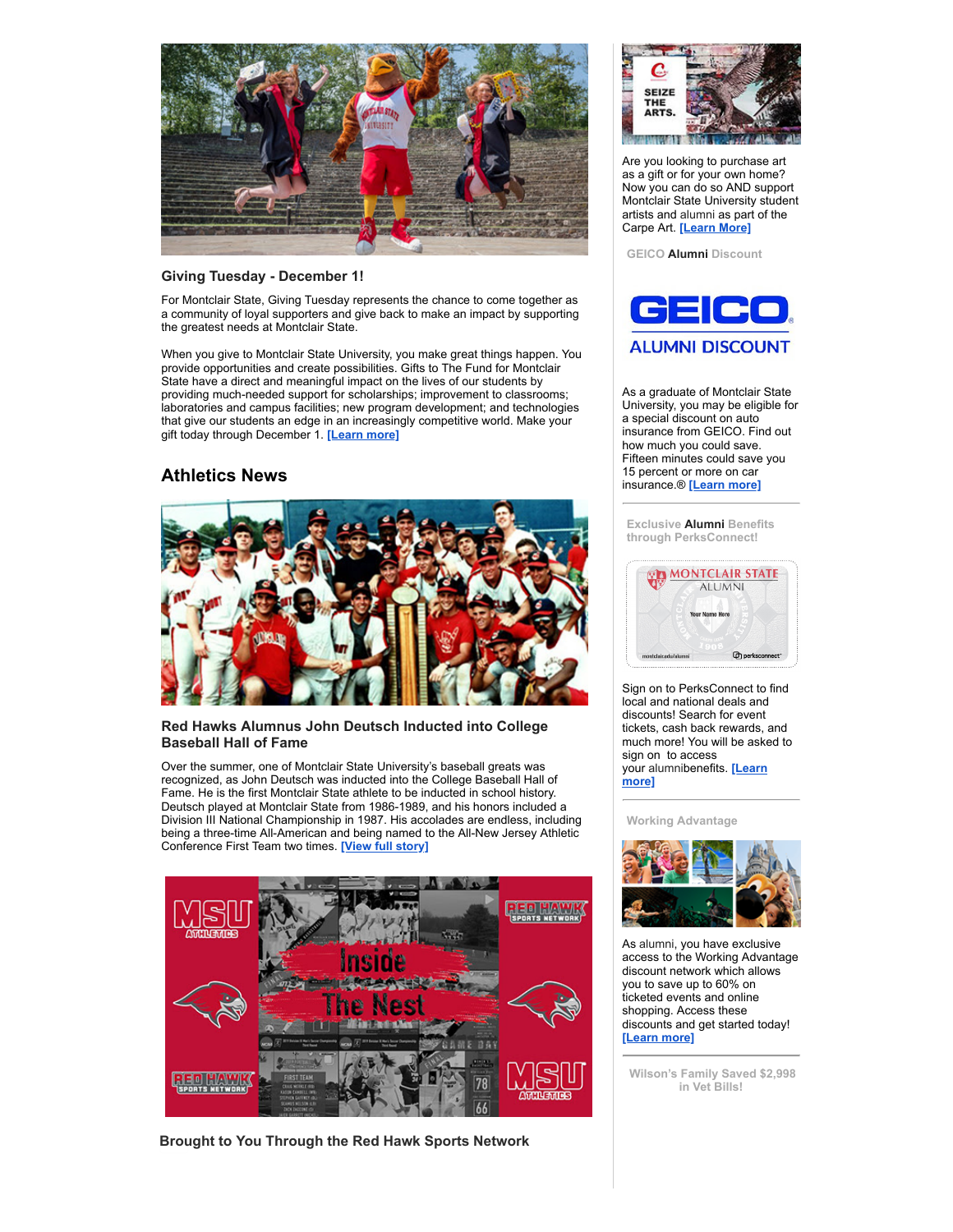In its second year, the Red Hawk Sports Network covers all of the Red Hawks' 18 varsity athletic teams, including live events through YouTube. It is a joint venture between the Department of Intercollegiate Athletics and Montclair State University's School of Communication and Media. The network is fully run by students, giving them experience in all aspects of sports journalism. All of Red Hawk Sports Network live webcasts, interviews and other pieces can be viewed through the network's YouTube channel. **[\[Watch](https://montclairconnect.org/page.redir?target=https%3a%2f%2fthemontclarion.org%2fsports%2fred-hawks-alumnus-john-deutsch-inducted-into-college-baseball-hall-of-fame%2f&srcid=37248&srctid=1&erid=39081471&trid=87b0192d-8369-480e-9d6c-9976274b5504) now]**

# **Alumni Spotlights**



## **Aldo Scrofani '73**

When starry-eyed youngsters dream of someday clutching a Tony Award, few think they'll get one by majoring in business administration and accounting. But a Bachelor of Science degree from Montclair State is what put Aldo Scrofani on a path to producing, co-producing or being associated with more than 100 Broadway, national and international productions – and, yes, multiple Tony Awards.

For more than four decades, Scrofani has been at the heart of the revival of Broadway and American theater through his leadership roles at Jujamcyn Theaters Corporation and Columbia Artists Management, and later founding Theatre Management Associates and Moonglow Productions. In 2018, he became COO of the Apollo Theater Foundation, Inc., which includes the iconic Apollo Theater in Harlem. **[View full [story\]](https://montclairconnect.org/page.redir?target=https%3a%2f%2fwww.montclair.edu%2falumni%2f2020%2f01%2f16%2faldo-scrofani-73%2f&srcid=37248&srctid=1&erid=39081471&trid=87b0192d-8369-480e-9d6c-9976274b5504)**



## **Allison Perrine Larena '01 MA**

Allison Perrine Larena '01 MA was already well on her way to professional success by the time she decided to pursue a master's degree at Montclair State. "At the time, I was married with a family and working at the Garden State Arts



Wilson needed emergency surgery after ingesting a tennis ball. Luckily Wilson's parents had Healthy Paws pet insurance, which covered 90% of Wilson's vet bills.

- #1 Customer-Rated Pet
- Insurance
- Save up to 90% on Vet Bills • Comprehensive Accident &
- Illness Coverage
- No limits on Claim Payouts
- Montclair Alumni Save up to 10% Today

#### **[See My [Rates!\]](https://montclairconnect.org/page.redir?target=https%3a%2f%2fwww.healthypawspetinsurance.com%2fpethealth%2f%3faffid%3daaisaff%26subid%3dmontclair%26utm_source%3dAAIS%26utm_medium%3dreferral%26utm_campaign%3dmontclair-email-sept-2018&srcid=37248&srctid=1&erid=39081471&trid=87b0192d-8369-480e-9d6c-9976274b5504)**

**Why Get Life Insurance Through AIG Direct?**

| I am very happy with the process, the<br>coverage and the amount of my                                                                                                                                                                                                                                                                                                                  |
|-----------------------------------------------------------------------------------------------------------------------------------------------------------------------------------------------------------------------------------------------------------------------------------------------------------------------------------------------------------------------------------------|
| payments.                                                                                                                                                                                                                                                                                                                                                                               |
| Nov 14, 2018                                                                                                                                                                                                                                                                                                                                                                            |
| PROS: Affordable, Strength of Company                                                                                                                                                                                                                                                                                                                                                   |
| I was concerned that I didn't have life insurance for my<br>family should something happen to me. I used my<br>prior insurance to put my children through college,<br>which left me with none and worrying about not<br>leaving them anything. I am very happy and relieved<br>that i am now covered by a company such as AIG. I<br>know my family will be ok after I leave this world. |
| Was this review helpful to you?<br>(Report as inappropriate)                                                                                                                                                                                                                                                                                                                            |
| Share this review: 80                                                                                                                                                                                                                                                                                                                                                                   |

Hear from our customers who helped protect their family with life insurance. What our satisfied customers say about us in their life insurance reviews say more than any advertising campaign ever could. A review from a customer is a great way to see what people really think about a company. We encourage you to request a free [quote](https://montclairconnect.org/page.redir?target=https%3a%2f%2fwww.aigdirect.com%2fmontclair%2fprotect-your-family%3fDNIS%3d8252&srcid=37248&srctid=1&erid=39081471&trid=87b0192d-8369-480e-9d6c-9976274b5504) for life insurance to experience a similar journey as our thousands of other happy customers. Take the first step to help protect those who matter to you. **[\[Learn](https://montclairconnect.org/page.redir?target=https%3a%2f%2fwww.montclair.edu%2falumni%2fbenefits-and-services%2fhome-auto-pet-and-other-insurance-products%2f&srcid=37248&srctid=1&erid=39081471&trid=87b0192d-8369-480e-9d6c-9976274b5504) more]**

**Support Montclair State with Amazon Smile!**

# amazonsmile

You shop. Amazon gives.

**You shop. Amazon gives.** Amazon donates 0.5% of the price of your eligible AmazonSmile purchases to the charitable organization of your choice. AmazonSmile is the same Amazon you know. Same products, same prices, same service. Support your alma mater by starting your shopping at [smile.amazon.com](https://montclairconnect.org/page.redir?target=http%3a%2f%2fsmile.amazon.com%2f&srcid=37248&srctid=1&erid=39081471&trid=87b0192d-8369-480e-9d6c-9976274b5504)[.](https://montclairconnect.org/page.redir?target=https%3a%2f%2fmontclairconnect.org%2fpage.redir%3ftarget%3dhttp%253a%252f%252fsmile.amazon.com%252fch%252f22-6017209%26srcid%3d34764%26srctid%3d1%26erid%3d32335029%26trid%3dbcbef94c-b631-4ab0-8ce2-34146eb91c70&srcid=37248&srctid=1&erid=39081471&trid=87b0192d-8369-480e-9d6c-9976274b5504) **[Support Montclair State!]**